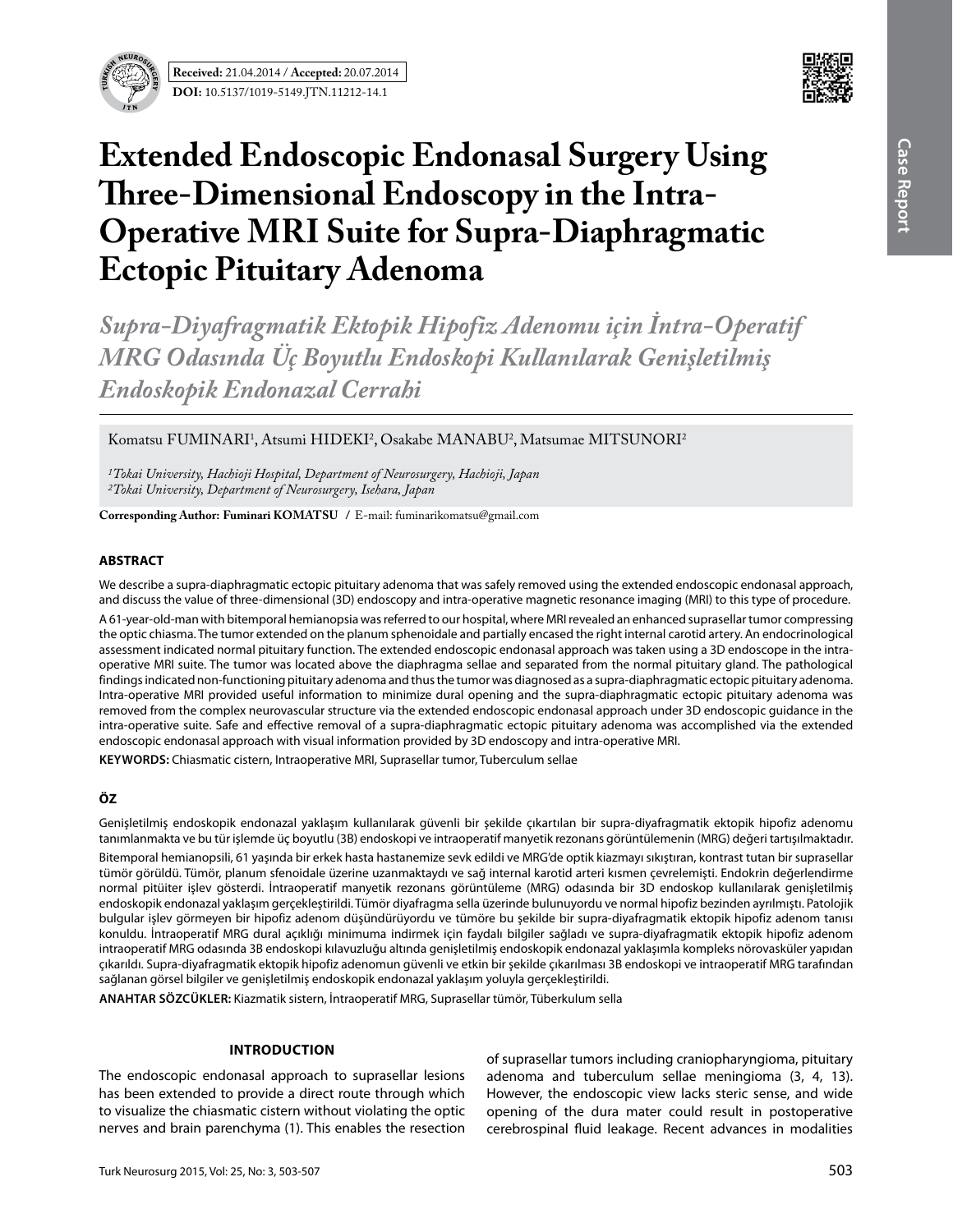can provide useful information to ensure safe operations. Intraoperative MR imaging (iMRI) manifests the degree of tumor removal during surgery (7, 9-11, 14) and threedimensional (3D) endoscopy offers a steric view that allows the recognition of neurovascular structures around the parasellar area (16).

Here we describe a patient with an ectopic pituitary adenoma extending into the anterior skull base that was safely removed using the extended endoscopic endonasal approach, and discuss the value of 3D endoscopy and iMRI to this type of procedure.

### **Case report**

A 61-year-old-man was referred to our department with a visual disturbance. A neurological examination revealed bitemporal hemianopsia and MR imaging revealed an enhanced suprasellar tumor compressing the optic chiasma (Figure 1A, B). The tumor extended anteriorly to the planum sphenoidale and partially encased the right internal carotid artery (Figure 1A, B). The pituitary gland was compressed inferiorly and the pituitary stalk was identified on the posterior surface of the tumor (Figure 1B). Endocrinological assessment indicated normal pituitary function (values with normal ranges): adrenocorticotrophic hormone (ACTH) 24.5 (9 - 40) pg/mL, cortisol 11.8 (3.0 - 15.2) μg/dL, thyroid-stimulating hormone (TSH) 1.31 (0.2 - 5.0) μIU/mL, free T3 3.65 (2.0 - 6.0) pg/mL, free T4 0.95 (0.7 - 2.1) μg/mL, growth hormone (GH) 0.2 (<0.42) ng/mL, prolactin (PRL) 6.2 (2.0 - 30) ng/mL, luteinizing hormone (LH) 2.6 (1.1 - 8.8) mIU/mL and folliclestimulating hormone (FSH) 12.1 (1.8 - 3.6) mIU/mL. An ectopic pituitary adenoma and a tuberculum sellae meningioma were

preoperatively suspected. The tumor was mainly localized in the chiasmatic cistern; thus, extended endoscopic endonasal surgery proceeded through the tuberculum sella. Tumor and suprasellar structures were recognized using a 5-mm, 0° - 30° 3D endoscope (Machida, Tokyo, Japan). The surgery proceeded in an operative MR suite (MRXO; the integration of MR, CT, X-ray and a high-end operating table) to evaluate the degree of tumor removal on the planum sphenoidale and around the right internal carotid artery. The endoscope was inserted into the right nostril and a pedicled septal mucosal flap was prepared. Anterior sphenoidectomy proceeded to allow a bilateral nostril approach and the posterior ethmoid sinus was partially opened. Thus, we exposed the tuberculum sellae, which is inferiorly encompassed by the sella turcica, superiorly by the planum sphenoidale and bilaterally by the optic canals. The tuberculum sellae and superior part of the sella turcica were drilled off and parallel transverse dural incisions were made above and below the anterior intercavernous sinus. The anterior intercavernous sinus was coagulated using a bipolar coagulator and sectioned. A soft tumor appeared after dural opening without attachment on the dura mater of the tuberculum sellae, and the pathological diagnosis was pituitary adenoma (Figure 2). The diaphragma sellae entirely separated the tumor from the normal pituitary gland. The tumor was debulked and then iMRI showed that the tumor extending on the planum sphenoidale was inferiorly mobilized and that a small amount of it wrapped around the right carotid artery (Figure 3A, B). The iMRI findings indicated that the tumor would be removable through the tuberculum sellae without opening the planum sphenoidale. The plane between the tumor and normal neurovascular structures



**Figure 1:** Preoperative MR images of suprasellar tumor compressing optic chiasma. **A**) Coronal and **B)** sagittal T<sub>1</sub>-weighted gadoliniumenhanced images show that tumor extends to planum sphenoidale (b) and partially encases right internal carotid artery (arrow heads) (a). Pituitary gland is compressed inferiorly and pituitary stalk is located on posterior surface of tumor (arrow) (b).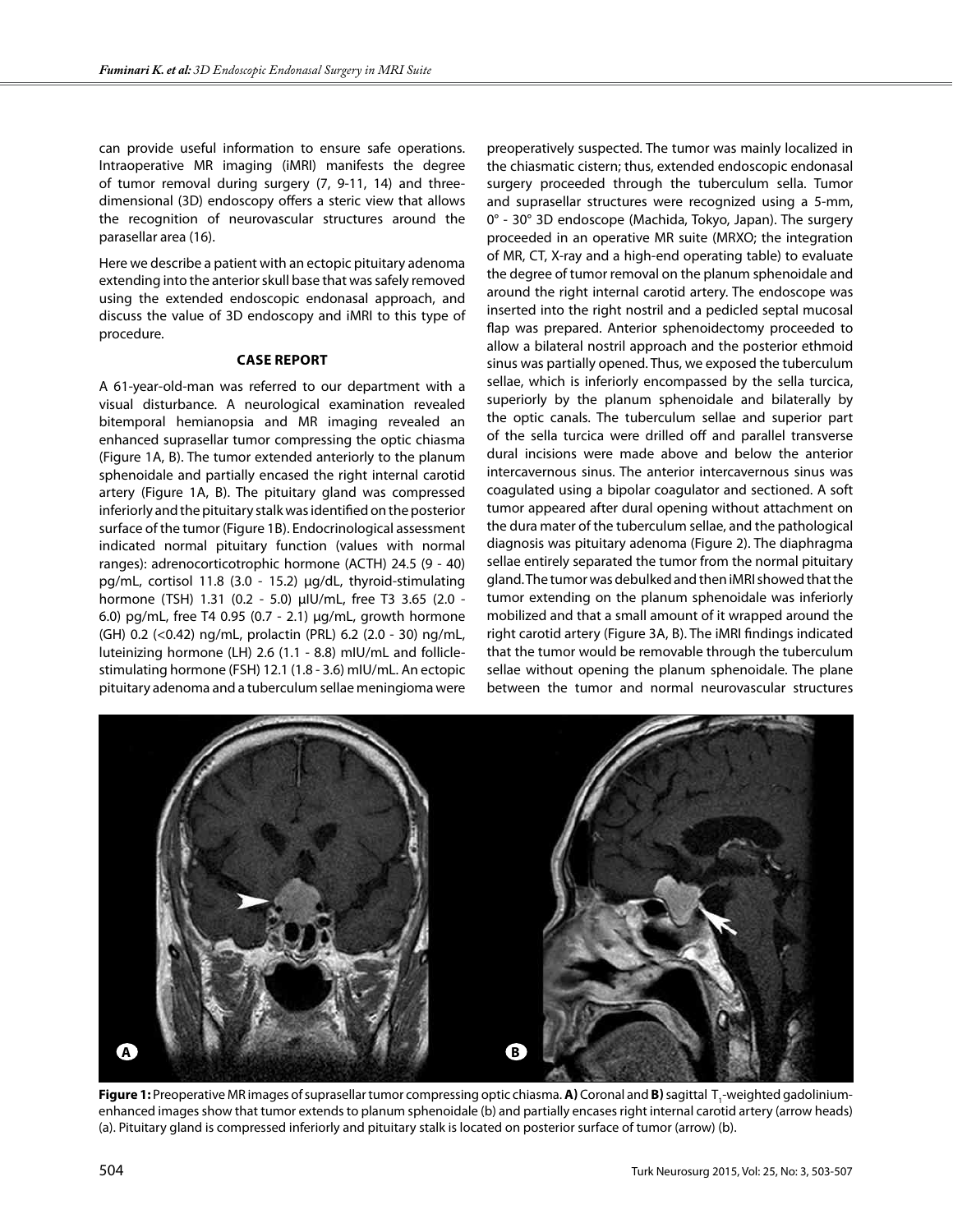was dissected in the subarachnoid space. The 3D endoscopic view facilitated steric visualization of the fine structures around the optic chiasma and pituitary stalk, and even behind corners (Figure 4A, B). Thus the tumor was removed while preserving the optic chiasma and pituitary stalk, and the optic chiasma was significantly decompressed (Figure 5A, B). The pseudo-capsule of the tumor around the right internal carotid artery was intentionally left behind to avoid damaging the perforators from the internal carotid artery. The skull base was reconstructed with the pedicled mucosal



**Figure 2:** Tumor stained with hematoxylin and eosin. Pituitary adenoma has a sinusoidal pattern (original magnification ×100). Immunohistochemical staining is negative for anterior pituitary hormones.

flap and fibrin glue, and then the pedicled flap was fixed with a sinus balloon. Spinal drainage was positioned for seven days. Cerebrospinal fluid did not leak and the postoperative course was uneventful. A full visual field was restored and postoperative MR imaging confirmed tumor removal and significant decompression of the optic chiasma.

# **Discussion**

Supra-diaphragmatic ectopic pituitary adenomas are thought to originate from the pars tuberalis or anterior pituitary cells in the leptomeninges of the peri-infundibular region (15). So far, 28 supra-diaphragmatic pituitary adenomas have been described in the literature, and transcranial or conventional trans-sphenoidal approaches have been taken (12). However, because of difficulties associated with reaching the supradiaphragmatic area in the chiasmatic cistern to remove the tumors, secondary surgery has often been necessary (2, 5, 8). Kinoshita et al. reported the successful removal of a supradiaphragmatic ectopic pituitary adenoma via the endonasal trans-tuberculum sellae approach with endoscopic assistance (12).

Recent advancements in endoscopic surgery have facilitated access to the midline skull base. Craniopharyngiomas and tuberculum sellae meningiomas arising in the chiasmatic cistern are considered ideal candidates for extended endoscopic endonasal surgery (3, 4, 13). Supra-diaphragmatic ectopic pituitary adenomas that arise from the same area, especially those localized in the pre-infundibular area without lateral extension beyond the internal carotid artery, would also be considered appropriate indications for extended endoscopic endonasal surgery.



Figure 3: Coronal (A) and sagittal (B) T, weighted, gadolinium-enhanced intra-operative MRI images after tumor debulking. Tumor around right internal carotid artery remains (arrowhead) (a).Tumor extending to planum sphenoidale is mobilized (arrow) (b).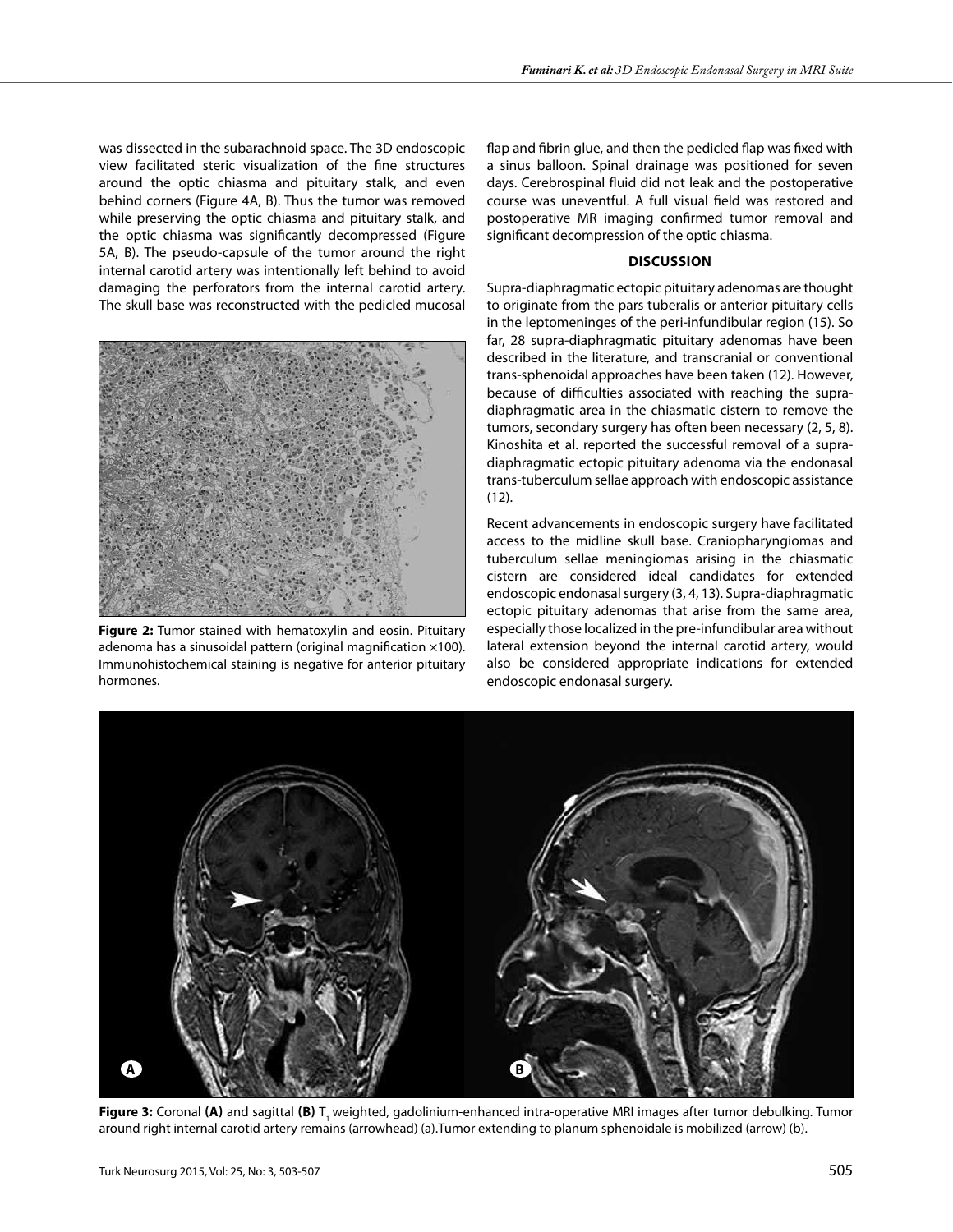

**Figure 4:** Threedimensional endoscopic views during surgery **(a)** and after tumor removal **(b)**. Tumor, pituitary stalk and optic nerves are visualized with steric sense (a). Optic chiasm, pituitary stalk, and diaphragma sellae are recognizable (b).

Postoperative coronal **(a)**  and sagittal **(b)**  $T11$ -weighted gadoliniumenhanced MR images. Tumor removal and significant optic chiasm decompression are confirmed.